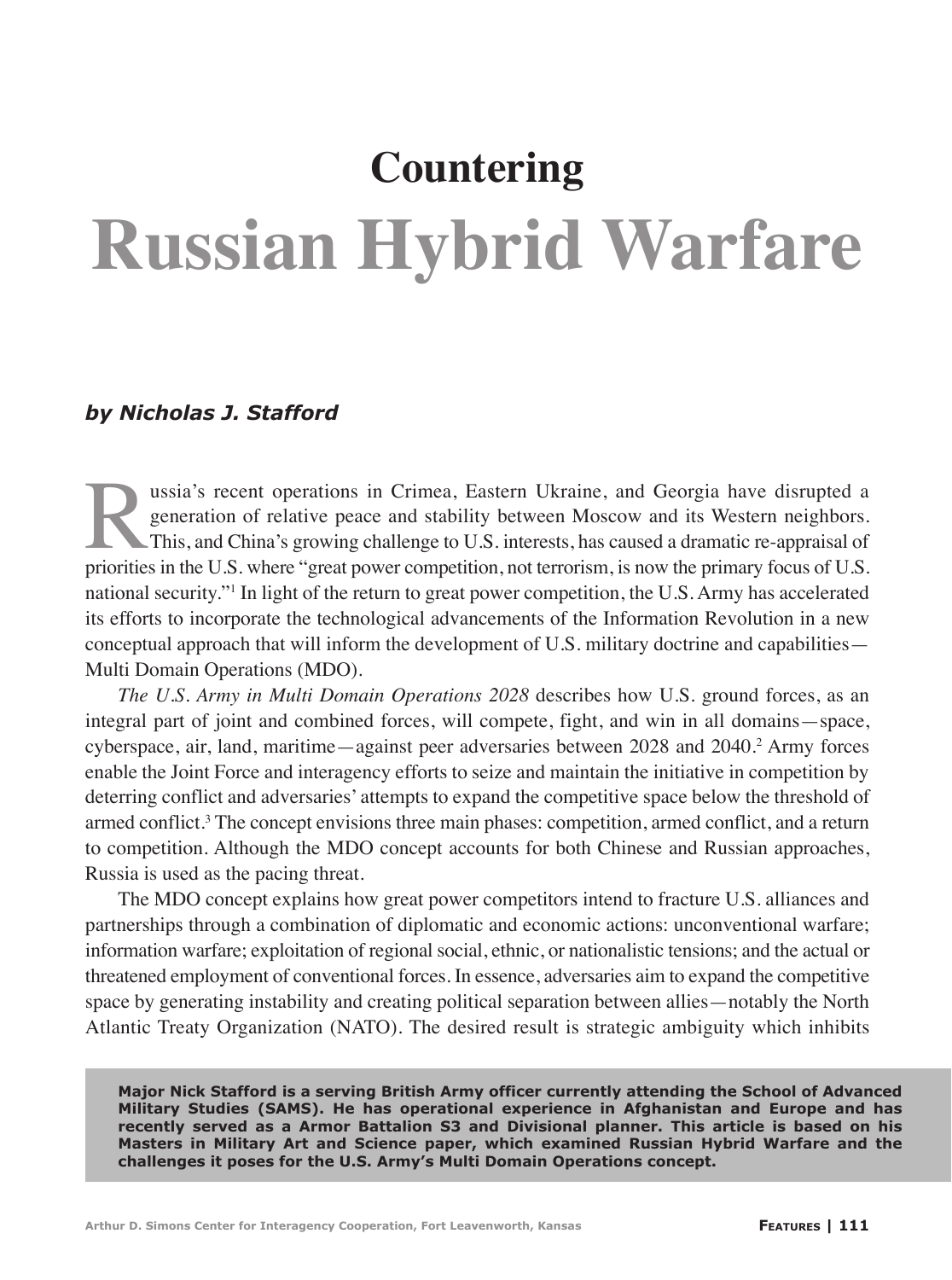the speed and precision of friendly recognition, decision, and reaction to adversary activities.<sup>4</sup>

This article argues that, in the competition phase, the MDO concept neglects a key element of the operational environment, the human terrain that is a critical requirement and vulnerability of the Russian operational center of gravity. As a result of this neglect the MDO concept, in traditional "American Way of War" fashion, is focusing on deterring and fighting Large Scale Combat Operations and fails to properly consider the importance of this human terrain as a position of relative advantage.

This article recommends that the U.S. Army needs to escape from the traditional American Way of War and see its role as part of a broader, whole-of-government and comprehensive, approach.

**...hybrid forces can only be deployed in Russianspeaking regions, where they are ethnically and culturally transparent and cannot be easily detected.**

### **Russian Hybrid Warfare**

In the wake of Russia's annexation of Crimea and war in Georgia, many analysts, military services and intellectuals, including the former Secretary of Defense Robert Gates and former National Security Advisor Lieutenant General H.R. McMaster, used the term "hybrid warfare" to help describe the complex and evolving crisis in Ukraine. The crisis, pitting the national government against separatists, Russian ultra-nationalists, proxy fighters, and Russian Military Main Intelligence Directorate (*Glavnoye razvedyvatel'noye upravleniye* – GRU) personnel, did not fit neat Western categories of war.<sup>5</sup> General Barno referred to this crisis as an example of a "shadow war" which can threaten U.S. interests through "strategic

disruption" and where ambiguity is the defining characteristic.6 In this sense, hybrid threats provide the "perfect" conundrum: the injection of so much uncertainty that NATO might collapses under its own principle of allied consensus.<sup>7</sup>

Despite having a similar view to the U.S. on the future of the operational environment, Russia is approaching the problem in a very different way. Russia is experimenting with unconventional means to counter hostile indirect and asymmetric attacks, but Russia also sees conventional military forces as being of the utmost importance in its hybrid strategy.8 Despite the subtle differences, all the terms around hybrid warfare point to the same thing: Russia is using multiple instruments of power and influence to pursue its national interests outside its borders. The objectives of Russian hybrid warfare are best summarized as: 1) capturing territory without resorting to overt or conventional military force; 2) creating a pretext for overt, conventional military action; 3) using hybrid measures to influence the politics and policies of countries in the West and elsewhere.<sup>9</sup>

However, several conditions are necessary for Russian hybrid operations. The first condition is that hybrid forces can only be deployed in Russian-speaking regions, where they are ethnically and culturally transparent and cannot be easily detected. The second is that hybrid forces must arrive covertly, a condition that favors Russia's near-abroad. The third condition is that covert deployment presumes border controls are poor and state power is weak in the target country.10 While the Baltic states are vulnerable to Russian covert violence, especially in the Ida-Viru County, Estonia or Daugavpils, Latvia, they will be far harder to destabilize than Ukraine as they have greater control over their territory, stronger internal security forces and, crucially, support from NATO.

A vulnerability of hybrid warfare is that it requires local escalation-dominance. War is "hybrid" in the sense it combines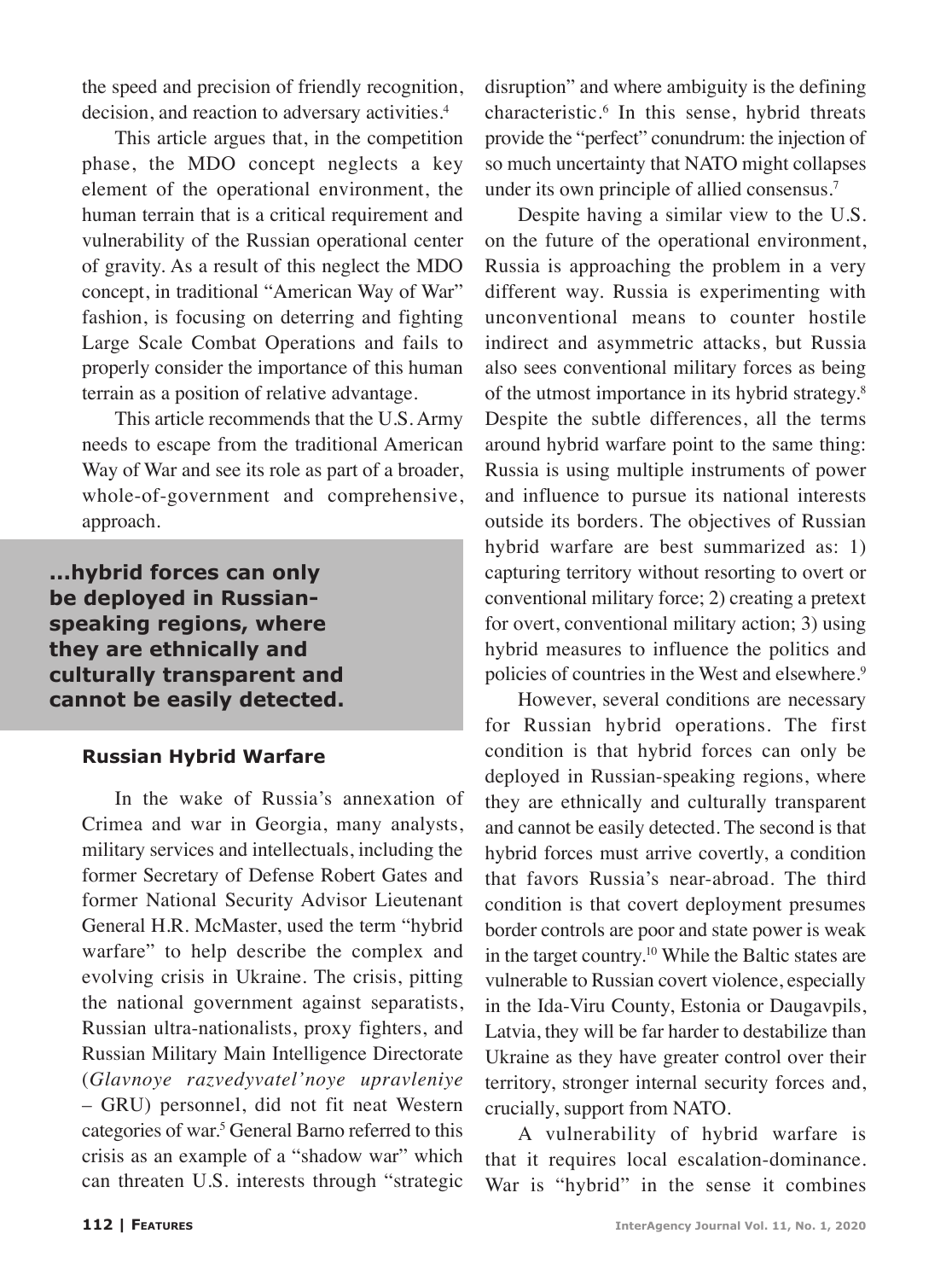aspects of insurgency-type irregular warfare and conventional force, where the threat of escalation, and use of conventional forces, deters forceful retaliation.<sup>11</sup> When operating close to its own borders, Russia can easily introduce additional force elements to a conflict. However, if Russia were forced to operate away from its borders, it would be significantly harder to rapidly and successfully combine the different irregular and conventional forces to achieve coherent effects. Russia has been able to exploit Western fear of direct military confrontation in Ukraine, Georgia, and Syria, but it may not be able to achieve the same effect in the Baltics where NATO's resolve is stronger.

Russian tactics, techniques, and procedures are supported by persistent, rather than plausible, denial of Russian operations, even in the face of photographic evidence and firsthand testimonials. Of interest is the use of unidentified Russian agents, usually SPETSNAZ, to organize and lead protests and paramilitary operations, as well as the use of armed civilian proxies (Night Wolves motorcycle club), self-defense militias, and Russian paramilitary "volunteers" (Cossack, Chechen, Serbian and Russian Bns) instead of, or in advance of, regular troops.<sup>12</sup>

The MDO concept identifies the operational center of gravity for Russian actions in the competition phase as "the close integration of information warfare, unconventional warfare, and conventional forces."<sup>13</sup> Interestingly, these three elements of Russian hybrid warfare closely parallel the three phases often associated with Mao Tse Tung's Concept of Revolutionary Warfare: the political phase (organization, consolidation, and preservation); the unconventional warfare phase (progressive expansion); and the conventional phase (decision, or destruction of the enemy).14

Like Mao, who demonstrated the ability to switch between these phases as circumstances required, Russian hybrid warfare can combine these elements, at any stage, to achieve

objectives. As recent events in Eastern Ukraine demonstrate, Russian actions below the level of armed conflict share many characteristics with an insurgency.

However, the MDO concept's description of the Russian operational center of gravity fails to capture the critical requirements and vulnerabilities of Russian hybrid warfare. Critically, it omits the requirements for Russian hybrid operations to be conducted in Russianspeaking regions, where Russian forces are ethnically and culturally transparent, cannot be easily detected, and can arrive covertly.

**Russian tactics, techniques, and procedures are supported by persistent, rather than plausible, denial of Russian operations...**

#### **The American Way of War**

A classic "American Way of War" approach to problem-solving seems to influence the MDO concept heavily. In his seminal work, *The American Way of War*, Russell Weigley established the paradigm that many scholars use to explain the American military tradition. Hans Delbrück suggested that there are two kinds of military strategy: annihilation and attrition. Weigley argues that most modern U.S. military strategies preferred wars of annihilation and closing with the enemy for a "decisive battle" over wars of attrition.<sup>15</sup> Colin Gray's characteristics of American warfare augment the idea that U.S. military thinkers tend to focus on large, conventional, symmetrical battles:

- 1. Apolitical—often lacking a clear political objective.
- 2. Astrategic—military objectives do not necessarily achieve political objectives.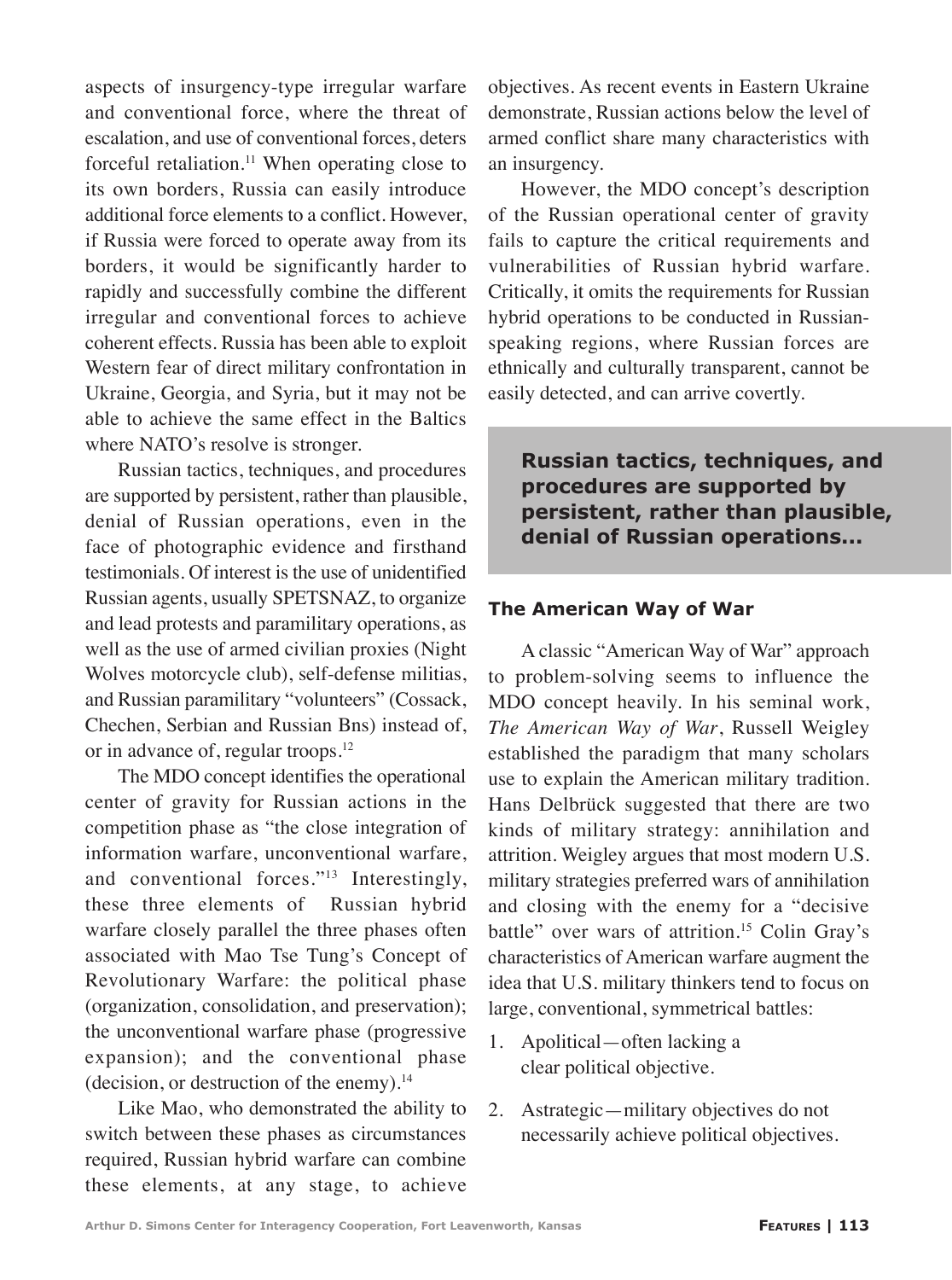- 3. Ahistorical—the U.S. is still future-orientated.
- 4. Problem-solving and optimistic approach.
- 5. Cultural ignorance continues to hamper U.S. strategic performance.
- 6. Technologically dependent.
- 7. Firepower focused.
- 8. Large-scale—Huntingdon, "bigness not brains is our advantage, and we should exploit it." It is not a problem; it is a condition.
- 9. Profoundly regular—the U.S. is better at regular warfare.
- 10. Impatience.
- 11. Logistically excellent.
- 12. Sensitive to casualties.<sup>16</sup>

These values are prevalent in the MDO concept, which focuses on building the capability to "penetrate" adversary anti-access/area denial systems in order to demonstrate a credible deterrence, and, if necessary, win a decisive war through the rapid annihilation of enemy military forces.

By contrast, Russia is focusing on achieving political objectives without fighting, and only escalating to armed conflict when they have a decisive advantage. Russia has exploited the absence of U.S. global presence to secure objectives without requiring large-scale combat. The Russian approach more closely resembles Sun Tzu's theories of war as opposed to the Clausewitzian approach favored by the U.S. military. There is a danger that the MDO concept focuses on the kind of armed conflict the U.S. military traditionally wants to fight and overlooks the myriad of problems inherent in competition. Far more likely is that other powers echo Sun Tzu and Mao and avoid the U.S.'s

strengths and instead attack its weaknesses by continuing to conduct their hybrid warfare operations below the level of armed conflict. As Mao wrote: "In guerrilla warfare, there is no such thing as a decisive battle."<sup>17</sup>

Given Russian preferences for achieving objectives below the threshold of armed conflict, this paper argues that the MDO concept focuses too heavily on preparing the U.S. for confronting the most dangerous scenario—armed conflict against a near-peer enemy—as opposed to the most likely scenario of continued attritional competition in the "gray zone" of conflict. While the U.S., and its allies, must be prepared to conduct Large Scale Combat Operations, they also need to be able to defend their interests in competition.

The MDO concepts description of the threats seems to be at odds with its recommendation for how to best to counter them. This article will now examine how this gap stems from the failure to the MDO concept to recognize the importance of the human terrain to Russian's hybrid warfare operations, and how the concepts may fail to contest this terrain as part of a U.S. response.

## **The Center Of Gravity in Competition**

The MDO concept states that the military fulfills three roles in the competition phase: 1) the conduct of intelligence gathering, deception, and counter-reconnaissance; 2) the defeat of enemy information and unconventional warfare, principally through the support of partners; and 3) the maintenance of credible deterrence.<sup>18</sup>

The MDO concept self-defines the role of the military in competition. In doing so, the concept assumes that partners and agencies will deal with Russian and Chinese exploitation of social, ethnic, or nationalist tensions. The concept places competition in these areas on the periphery of military responsibility, resulting in an unbalanced focus on solving conventional military problems in the future operating environment. This bias toward conventional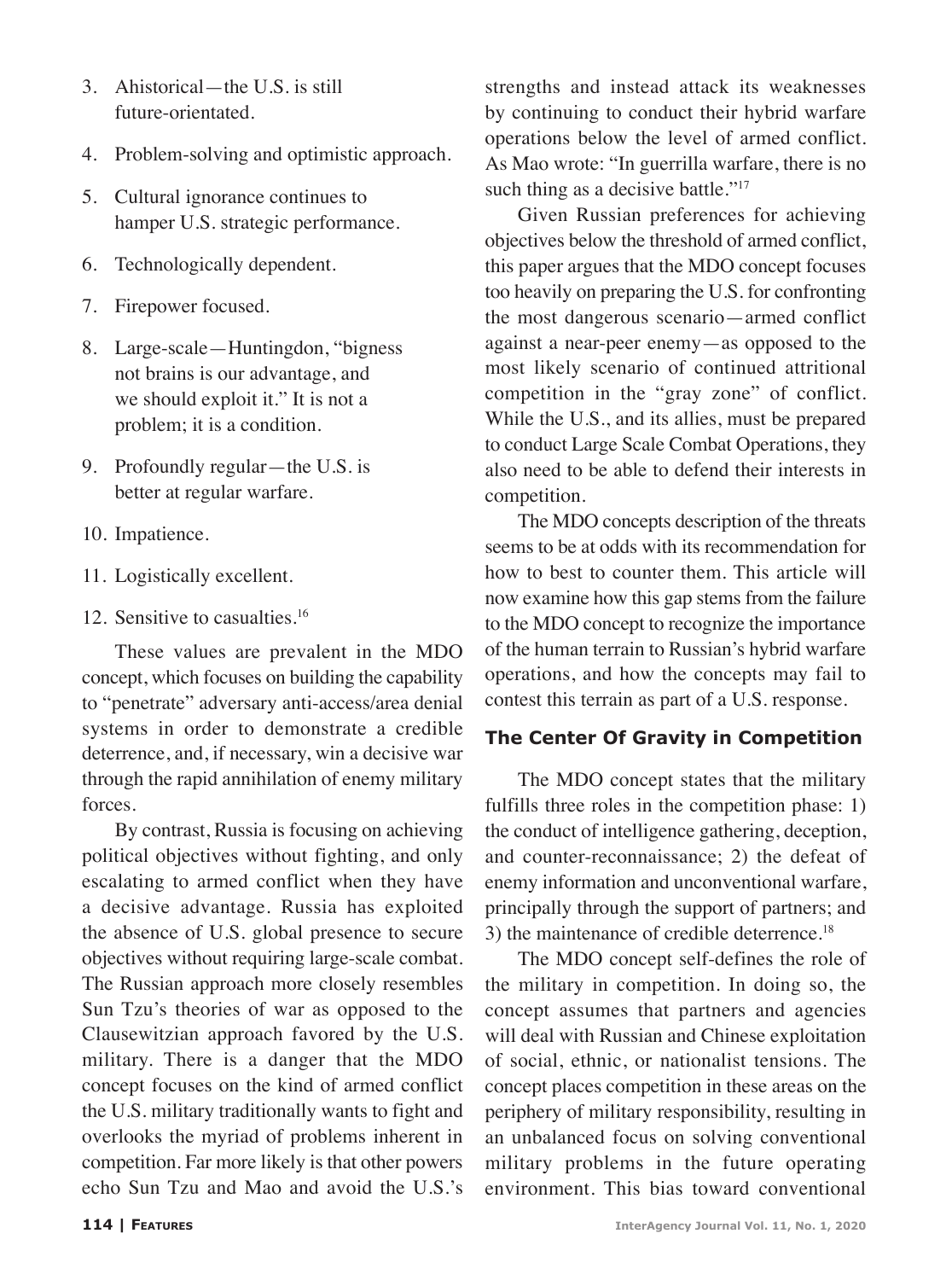# **Ties To Russia**

The Kremlin says Moscow will strive to protect the interests of Russians and Russian speakers wherever they may be. We look at the regions where the greatest concentrations of Russian citizens, ethnic Russians and native Russian speakers live, outside the borders of the Russian Federation.



**Figure 1. Ties to Russia**  *Source: Radio Free Europe / Radio Liberty. Copyright Radio Free Europe / Radio Liberty. Re-printed with permission of Radio Free Europe / Radio Liberty, Prague, Czech Republic*

warfare may inadvertently expose a gap in the responsibilities and capabilities between the roles of the U.S. military and those of other U.S. agencies.

The U.S. military is arguably as uncomfortable and unwilling to get involved with political activities before conflict as they are after conflict (Dr. Nadia Schadlow outlines the possible causes of the U.S. military's postconflict hesitation in her "American Denial Syndrome" theory). $19$  Often, this results in military organizations not considering the political aspects of an enemy's center of gravity. Despite considerable successes during largescale combat, Antulio Echevarria II observes that "the new American way of war appears to have misidentified the center of gravity in [Operation IRAQI FREEDOM and Operation ENDURING FREEDOM], placing more emphasis on destroying enemy forces than securing population centers and critical infrastructure and maintaining order."20 This sentiment emphasizes the need to develop those capabilities required during competition as well as those needed in armed conflict. To appropriately understand competition requirements, the U.S. military must critically analyze the competitive environment.

Identifying a center of gravity during competition allows the U.S. to focus its efforts against that center. However, as Celestino Perez argues in *Addressing the Fog of the COG*, defining a center of gravity can be difficult.<sup>21</sup> This paper argues that the MDO concept characterization of the Russian operational center of gravity overlooks the critical requirement of Russian-speaking (or ethnic Russian populations) within the target country.

In regions where Russia conducts "gray zone" strategies, such as Ukraine and the Baltics, one of the critical requirements of Russian power is the target nation's Russianspeaking population. These populations, whom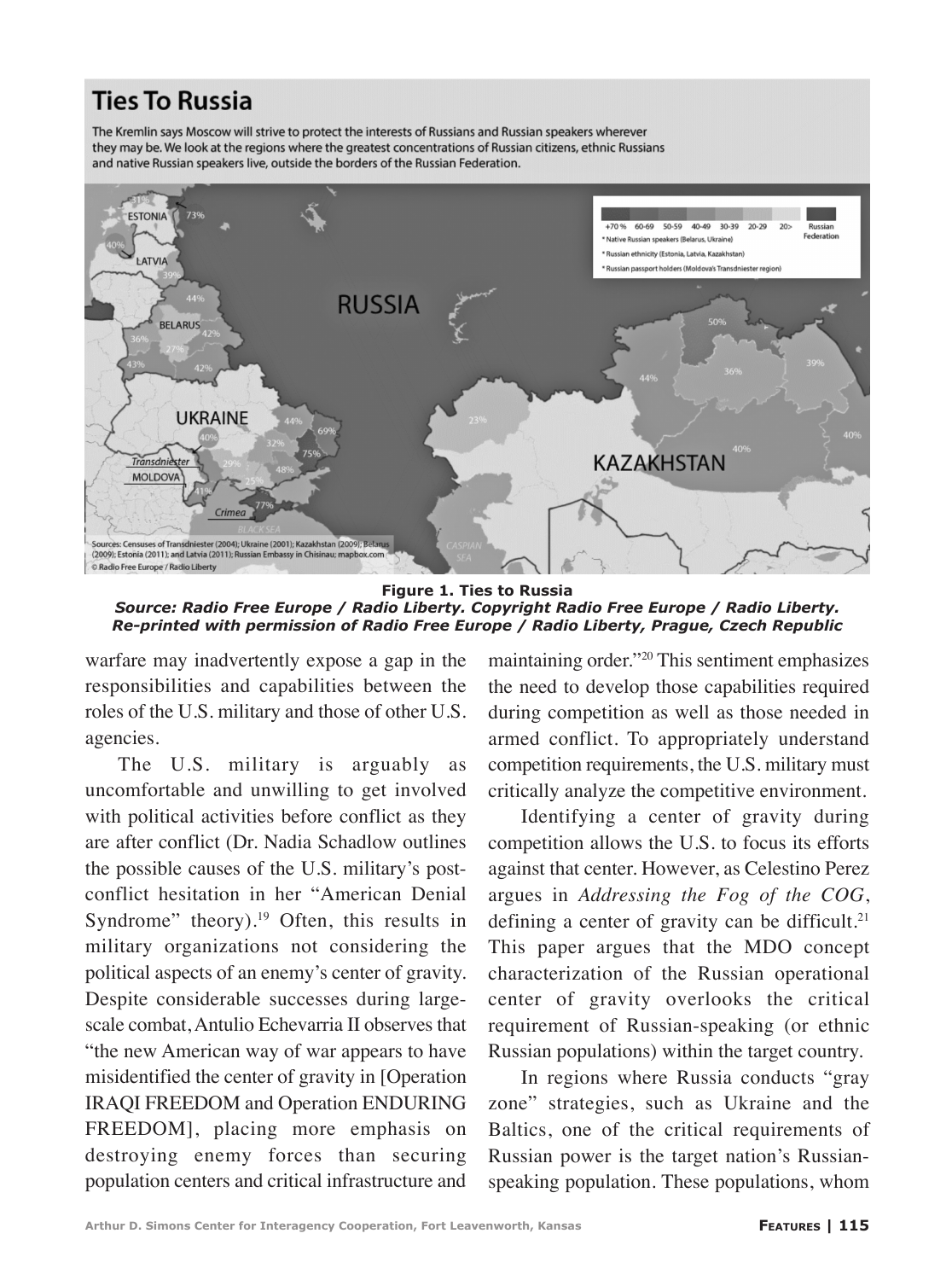the Russians have historically vowed to protect and advance, constitute "vital ground" that offers "positions of relative advantage" to the competitors in the human terrain. Russia cannot effectively execute its hybrid warfare approach without support from Russian-speaking populations in states close to its borders. The Russian-speaking populations are also, therefore, a critical vulnerability of the Russian operational center of gravity.

# **In many ways, the Russian threat below the threshold of armed conflict resembles a state-directed or statesponsored insurgency...**

Russian forces operate where they are ethnically and culturally transparent and cannot be easily detected. This provides Russia with a significant advantage in the conduct of unconventional warfare. For example, Russianspeaking populations within the Baltic states represent the most fertile recruiting demographic for separatist movements and covert violent action.22 Russia uses information to enable this political fragmentation. Most of the Russianspeaking populations in Estonia and Latvia get their views on history and current events from Russian television channels that are directly subordinate to the Kremlin and used as a mechanism of propaganda. As a result, Russianspeakers, exist in a "separate information space"<sup>23</sup> that remains unchallenged by the U.S. and its NATO allies.

In order to succeed in the competition phase, NATO and the U.S. must compete to win the support of these key demographics. Success in competition then, if viewed in business terms, is providing the best value proposition. The MDO concept must take steps to expand the competitive space and provide a greater value proposition to target populations than Russia. By avoiding focusing on competition in this light,

the MDO concept risks ceding these "positions of advantage" to Russia and failing to deny enemy actors key points of leverage. Not only could this prove unhelpful for the pursuit of U.S. interests in the competition phase, but it may also result in the U.S. entering an avoidable conventional conflict.

In contrast, securing the key human terrain in competition can deny Russia, or any adversarial force or ideology for that matter, access to those vital demographics. This denial reduces a competitor's options for achieving objectives below the threshold of armed conflict. Therefore, winning over the local populations through unified action with partner nations and agencies is the most effective way to achieve one of the MDO aims in competition: "seize and sustain the initiative in competition by deterring conflict on terms favorable to the U.S. and defeating an adversary's efforts to expand the competitive space below the threshold of conflict."<sup>24</sup>

In many ways, the Russian threat below the threshold of armed conflict resembles a statedirected or state-sponsored insurgency, meaning that the U.S. and its allies should conduct stability operations during the competition phase, lest it surrenders the initiative and influence to Russia. To address this need, the U.S. Army should add a fourth task to the MDO concept to frame what the Joint Force seeks to achieve during the competition phase: "conduct stability operations to win the support of key local populations." By doing so, the Joint Force can deny adversaries freedom of action and counter adversaries' efforts to expand the competitive space below the threshold of armed conflict. Stability operations enable the U.S. to promote its interests and access through presence and engagement, carefully tailored to the unique demographic realities in each state. Conducting stability operations, therefore, represents a logical approach in situations where the U.S. needs to rebalance power, expand the competitive space, and reduce the influence of competitors.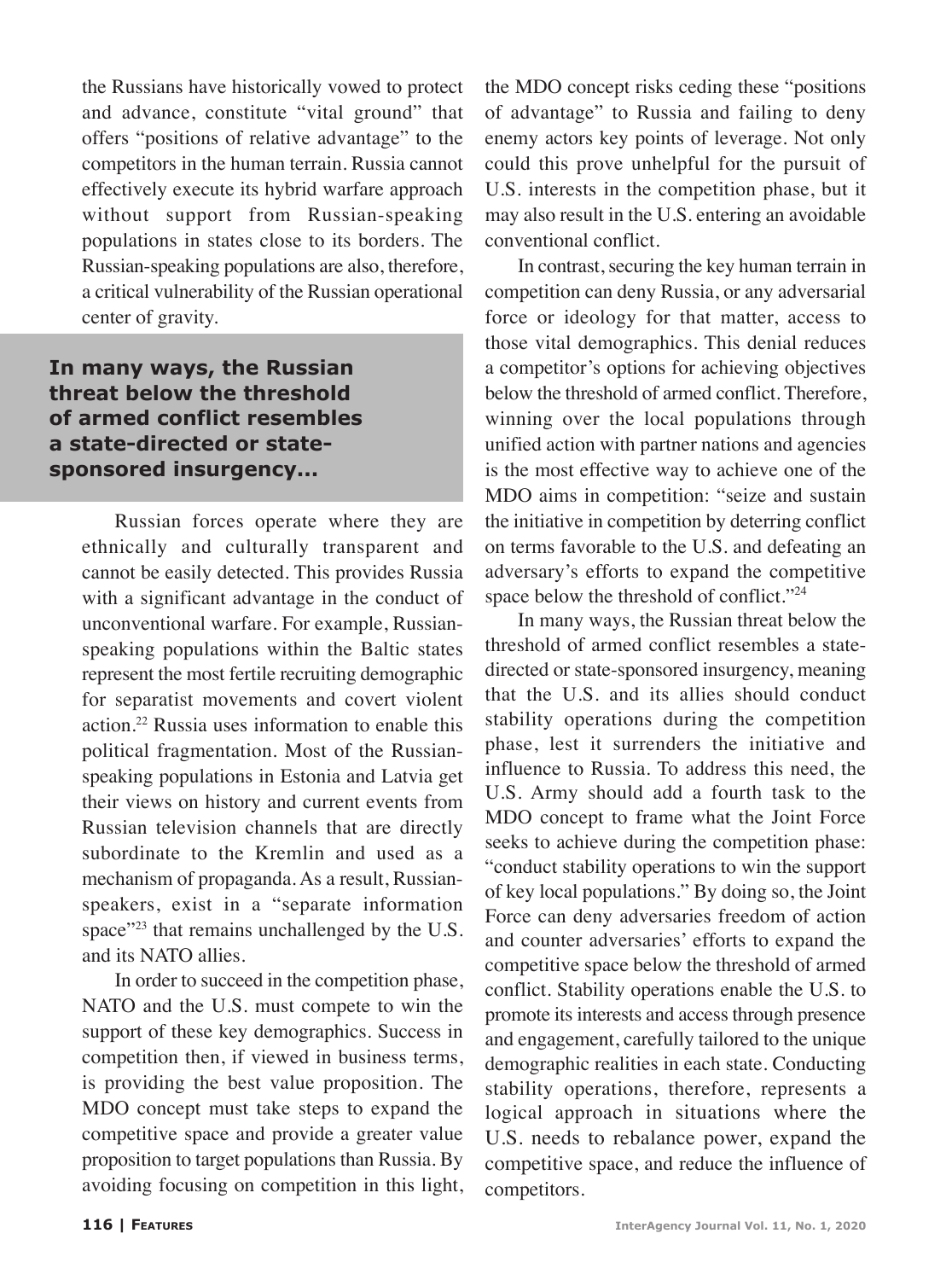The U.S. and its allies already have many of the tools to compete for influence amongst local populations, having spent two decades engaged in counter-insurgency campaigns. Several approaches synonymous with effective counter-insurgency strategies are very relevant to countering adversaries' ability to compete in the current or future operating environments: separating the insurgency from their support base (the local population and external state), winning the local populations "hearts and minds," and assembling an effective intelligence apparatus to identify the grievances and requirements of the local populace and insurgent forces.

In basic terms, these all contribute to making needs-based assessments and emplacing the correct structures to compete and win. The U.S. Army needs to see its role in competition as part of a broader whole government approach and comprehensive approach. The long-term goal should be for the key demographic to support the host nation government while remaining actively hostile, or at least ambivalent, to the encroaching power.

#### **Conclusions**

The MDO concept seeks to solve five problems posed by China and Russia in competition and conflict. The first, and perhaps most fundamental problem extends from the question, "How does the Joint Force compete to enable the defeat of an adversary's operations to destabilize the region, deter the escalation of violence, and, should violence escalate, enable a rapid transition to armed conflict?"<sup>25</sup> This article proposes that the MDO concept must adopt a broader vision for competition, which looks beyond the traditional American Way of War and develops other "ways" of achieving U.S. strategic goals. Success in this realm, while requiring time and effort, offers an opportunity to enhance American interests and global order without the vast expense of blood and treasure that Large Scale Combat Operations against a peer competitor might entail. Local populations represent vital human terrain that must be secured to win in competition and to assure success in war, particularly in an operating environment characterized by dense urban terrain and democratized technology.

The author believes that part of the solution to this problem is making local populations a focus of a whole-of-government approach as well as Joint Force activity in multi domain competition. Identifying key populations, working with agencies and partners, and adapting existing U.S. stability doctrine to secure those demographics can enable success in competition. *IAJ*

#### **Notes**

Secretary James N. Mattis, "Remarks by Secretary Mattis on the National Defense Strategy," (Department of Defense, 19 January 2018). Accessed 14 November 2018. https://dod.defense.gov/News/ Transcripts/Transcript-View/Article/1420042/remarks-by-secretary-mattis-on-the-national-defensestrategy.

2 Training and Doctrine Command (TRADOC), Untied States Army, TRADOC Pamphlet 525-3-1, *The U.S. Army in Multi Domain Operations* (Fort Eustis, VA: TRADOC, 6 December, 2018), 1.

3 Ibid, viii.

4 Ibid, 7.

5 Frank Hoffman. "Not-so-new warfare: Political Warfare vs Hybrid Threats." *War on the Rocks*, (28 July 2014). Accessed 19 July 2018. https://warontherocks.com/2014/07/on-not-so-new-warfare-politicalwarfare-vs-hybrid-threats/.